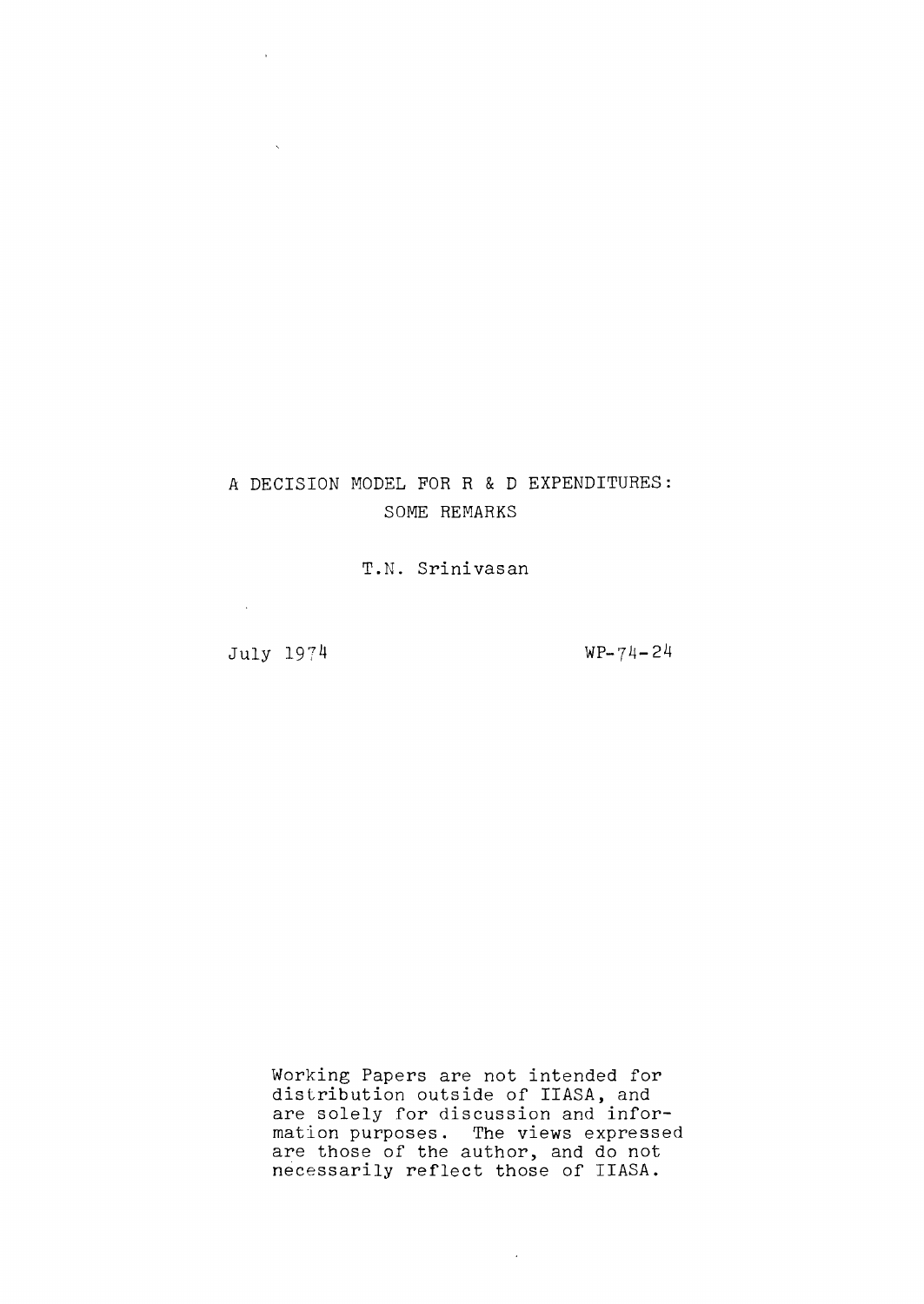$\epsilon$  $\star$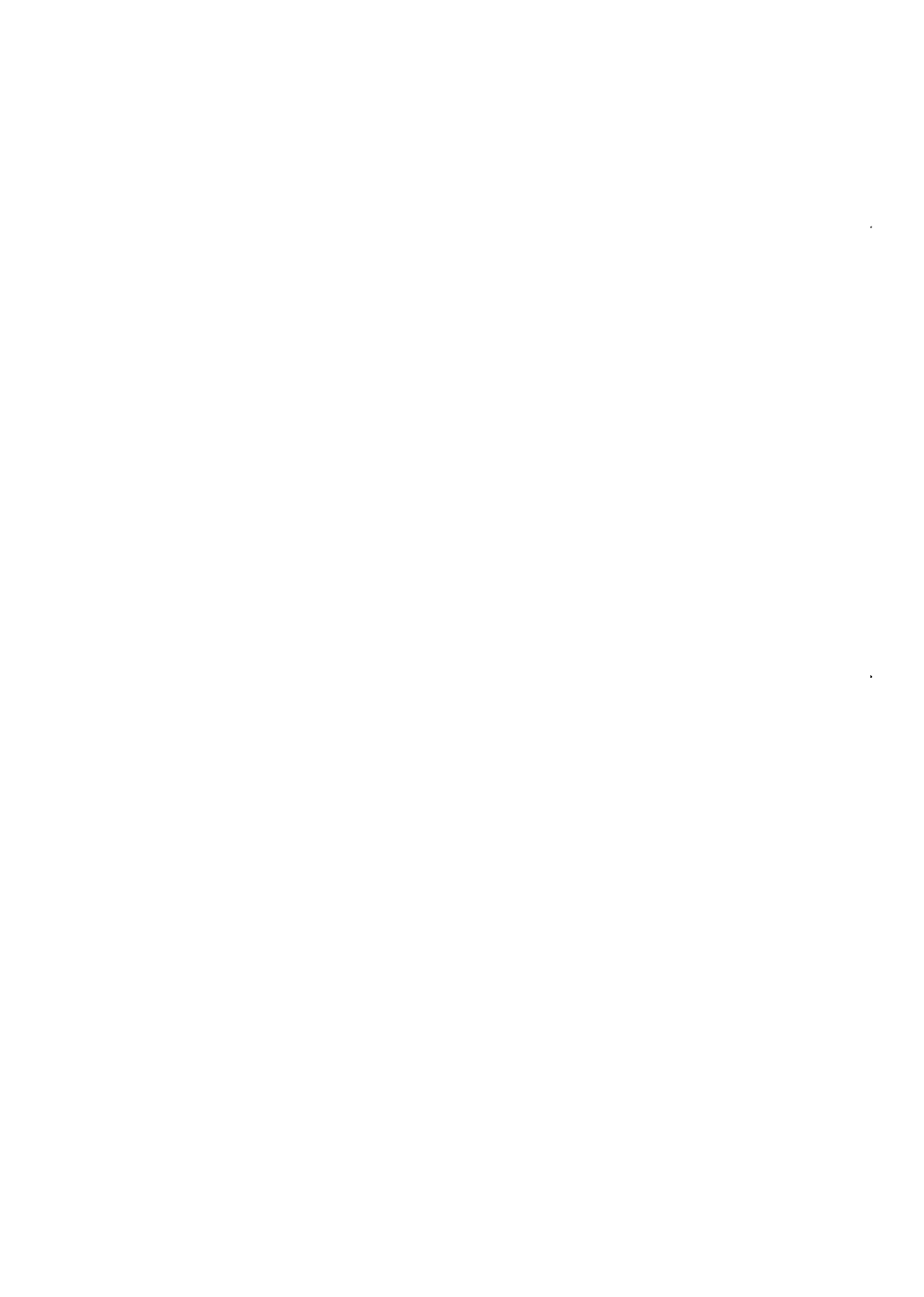## A Decision Model for R&D Expenditures:

## Some Remarks

Manne and Marchetti [1] consider the following decision problem: Given that each line of research has an identical and independently distributed probability of success (l-p) and the cost assoc:ated with each line of research is a proportion c of the benefits B accruing if one or more of the lines turn out to be successful, determine the optimum number n\* of lines of research to be undertaken in order to maximize the expected value of benefits less costs. They show that this number is approximately  $\frac{\log|c/-\log p|}{\log p}$ . They also consider a sequential extension of this model.

It can be seen that  $n^*$  approaches zero if  $(1-p)$  the probability of success approaches either its lower bound <sup>c</sup> or its upper bound 1. This is easily established. The expected value of net benefits if <sup>n</sup> lines of research are simultaneously pursued is given by  $f(n) = B[1 - p^n - cn]$ . The marginal value of an additional experiment when n experiments are being pursued is  $f(n+1) - f(n) = B[p^n(1-p) - c]$ . This is a decreasing function of n. The optimum number n\* [for c < 1-p]<sup> $\pm'$ </sup> is given by |  $1/$  .  $\qquad \qquad$   $\qquad \qquad$   $\qquad \qquad$   $\qquad \qquad$   $\qquad$   $\qquad$   $\qquad$   $\qquad$   $\qquad$   $\qquad$   $\qquad$   $\qquad$   $\qquad$   $\qquad$   $\qquad$   $\qquad$   $\qquad$   $\qquad$   $\qquad$   $\qquad$   $\qquad$   $\qquad$   $\qquad$   $\qquad$   $\qquad$   $\qquad$   $\qquad$   $\qquad$   $\qquad$   $\qquad$   $\qquad$   $\qquad$   $\qquad$   $\qquad$ c < 1-p] $^{\perp'}$  is given by  $\left|\frac{1-\log(1-p)}{\log(p)}\right|$  where [x] denotes

 $1/r$ <sup>/</sup>The case c  $\geq$  1-p is uninteresting since  $f(n) \leq 0$  for  $n \geq 1$  and hence the optimum number of experiments is zero.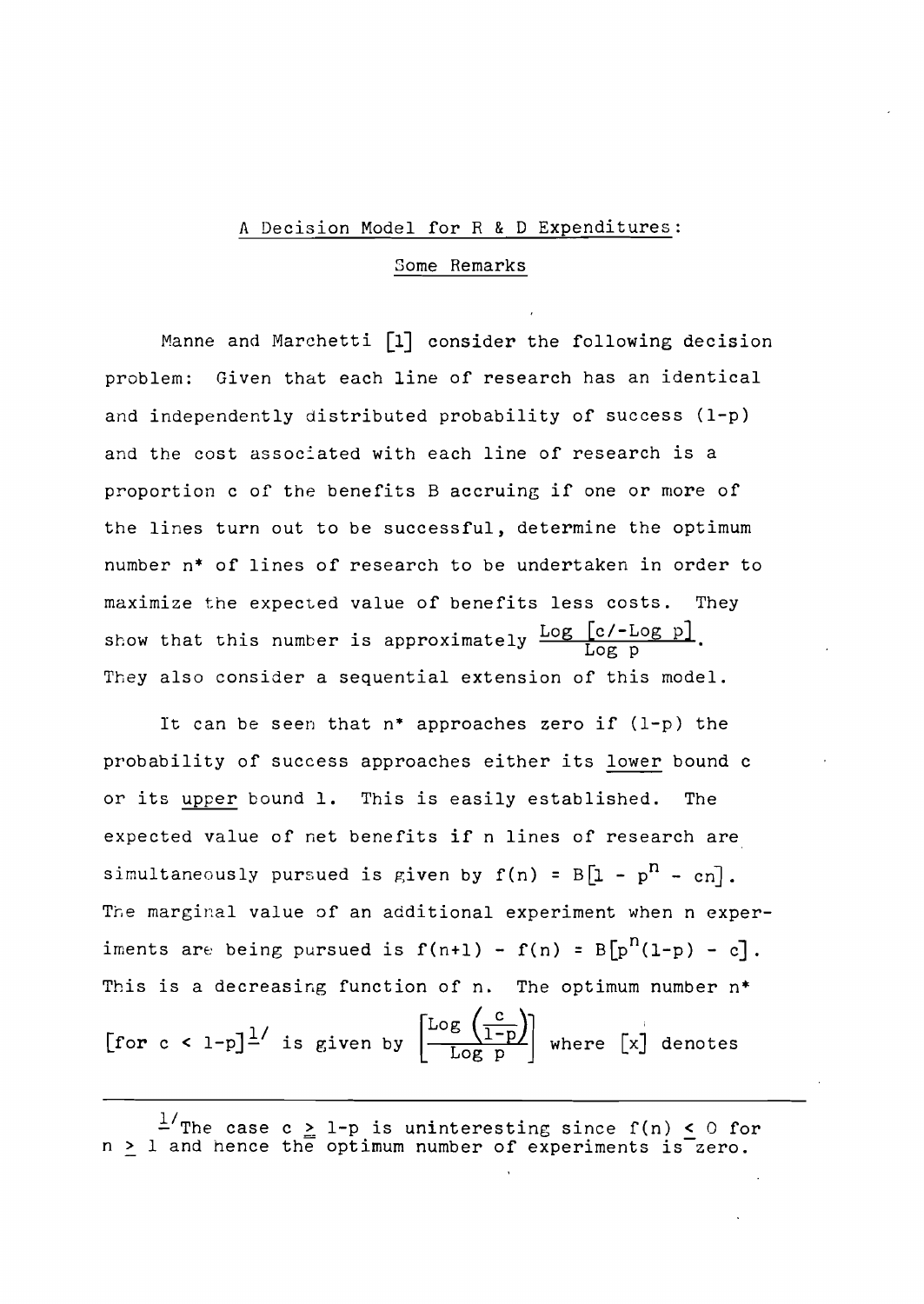the largest integer less than or equal to x. Since for values of p close to 1 we can approximate I-p by -Log p we get that n\* + 0. As p + 1 also n\* + 0 since  $\lim_{p\to 1-0} \frac{\log \left(\frac{c}{1-p}\right)}{\log p}$  = 0.  $n^* \sim \frac{\text{Log} \left[c\text{ / -Log } p\right]}{\text{Log } p}$ . Now as p + upper bound (1-c) it is clear In other words it does not pay to conduct many experiments if the probability of success is either too low relative to costs (the case of  $l-p \rightarrow c$  from above) or sufficiently high (the case of  $1-p + 1$ ). However, and this is important to note, in one case the probability of success is very high and in the other very low, even though the expected net benefits are being maximized with few experiments.

The above argument leads on to a consideration of risk and attitudes towards risk. The expected net benefit maximizer is <sup>a</sup> risk neutral individual. In order to explore non-neutral attitudes to risk, two approaches are outlined here.

In the first one, risk is measured by the probability  $p^n$ of none of the lines of research succeeding when n experiments are being pursued. We then draw up a trade-off curve between expected net benefits and risk. Thus, denoting the risk measure  $\mathbf{p^{n}}$  by  $\pi$ , we can express the expected net benefits  $f(n) = B[1 - p<sup>n</sup> - nc]$  as a function of  $\pi$  by writing

$$
f(n) = g(\pi) = 1 - \pi - c \frac{\log \pi}{\log p}
$$
 (1)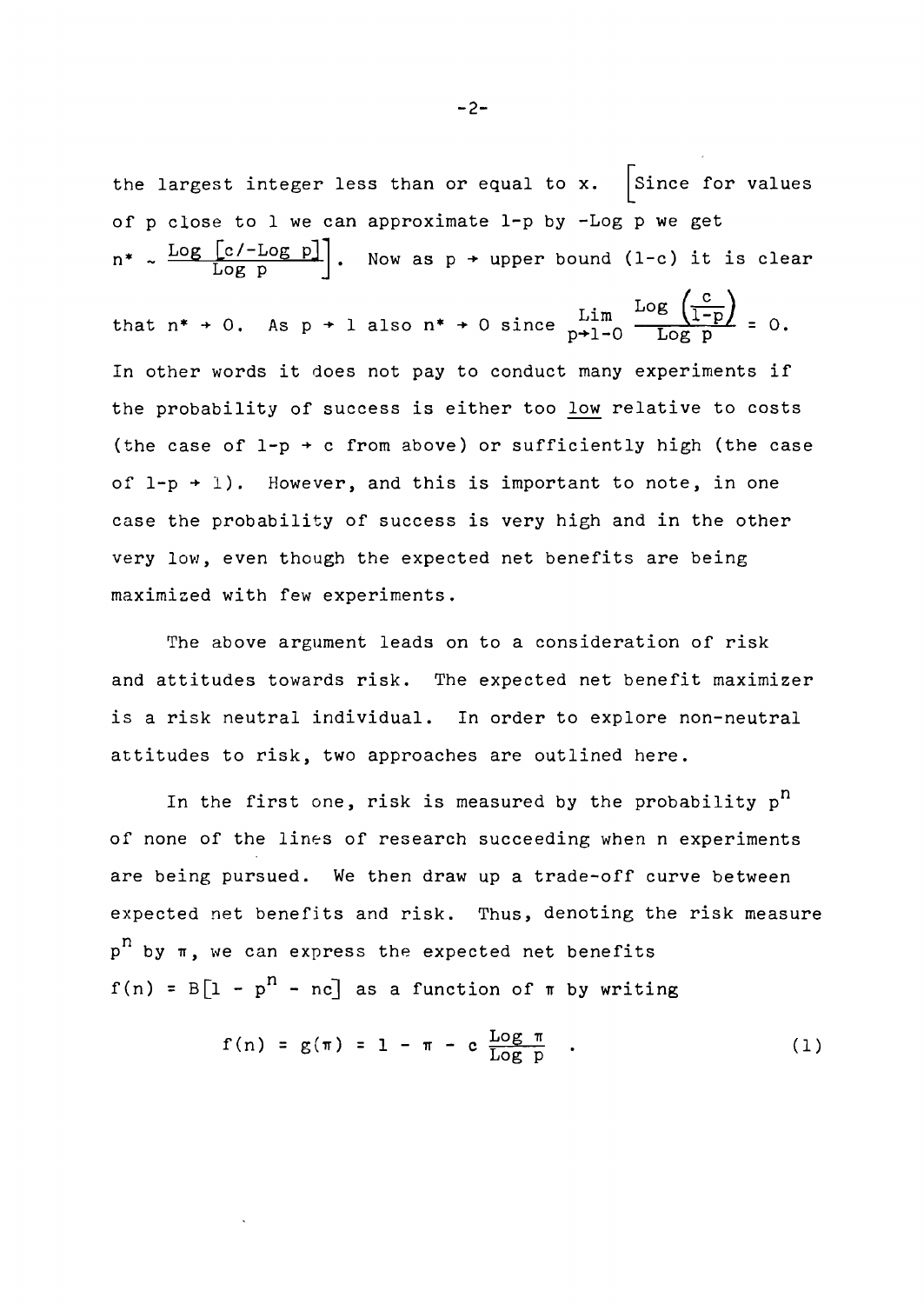

Figure 1

In Figure 1 we have drawn the graph  $g(\pi)$  (which is concave in  $\pi$ ) as a function  $\pi$  for the case -Log p > c (corresponding to the condition c <  $1-p$ ). [If -Log p  $\leq$  c, the curve g( $\pi$ ) never rises above the horizontal axis and as such expected net benefits are negative as long as any experimentation is undertaken at all! The point  $\{\pi^*, g(\pi^*)\}$  corresponds to expected benefit maximization while the point  $\{ \pi^O, O \}$  corresponds to risk minimization subject to the condition that the expected net benefits are non-negative. There is a trade-off between risk and expected net benefit in the region  $(\pi^0, \pi^*)$ . As long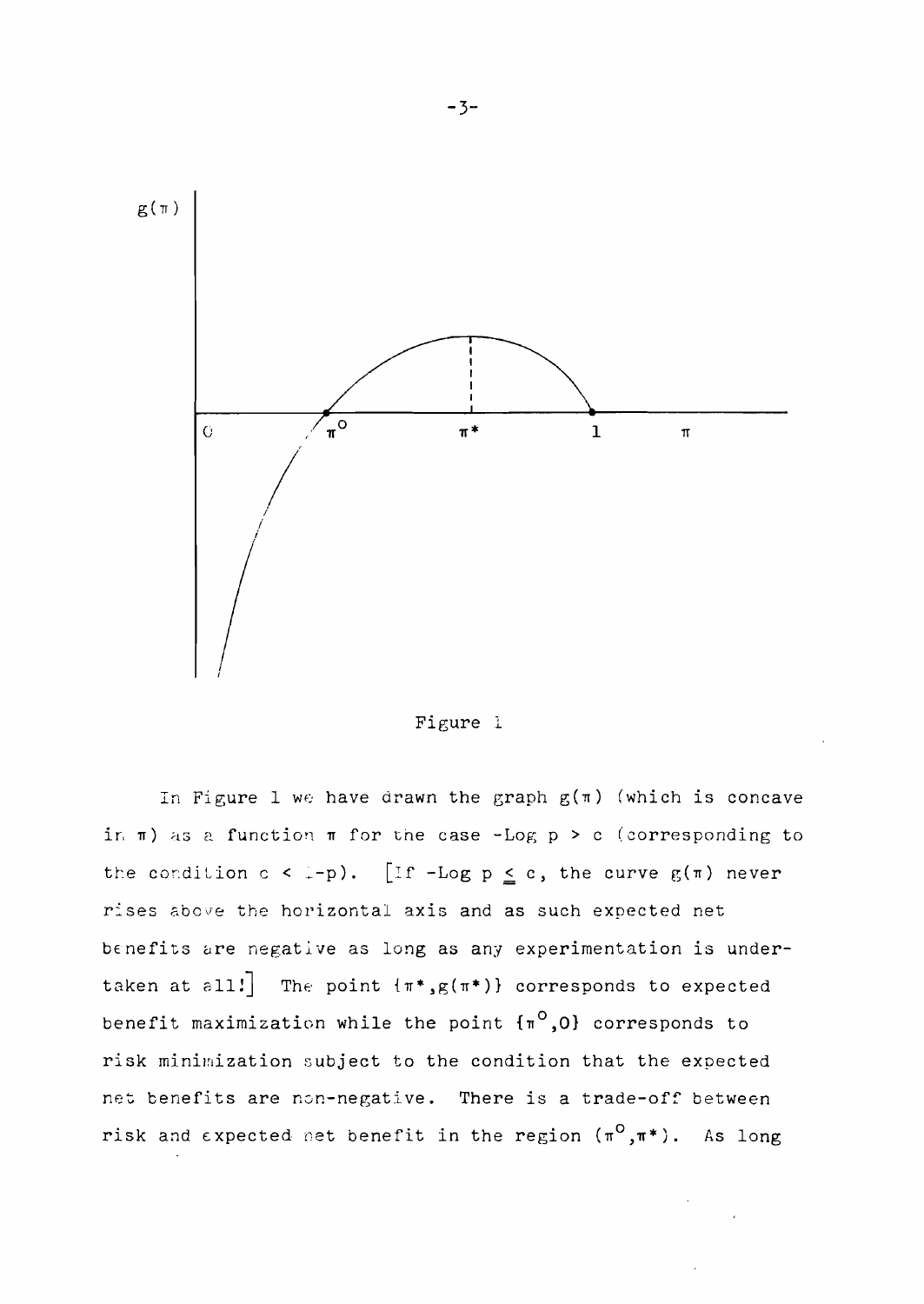as expected net benefits are required to be non-negative and the utility function of the individual is non-decreasing in expected net benefits and non-increasing in risk, his choice is restricted to the interval  $(\pi_{\overline{O}}, \pi^*)$ . Any choice of  $\pi$  <  $\pi^*$ will mean more experiments than n\* being conducted.

In the second approach we consider an individual whose current income is  $Y_{\mathsf{O}}$  and utility function U(Y). The case of linear U(Y) corresponds to <sup>a</sup> risk neutral individual. <sup>A</sup> s:rictly concave (convex) U will correspond to risk averse (loving) individual. We confine ourselves here to <sup>a</sup> risk averse individual, i.e.,  $U(Y)$  is strictly concave in Y with positive marginal utilities. His problem now is to maximize his expected utility. His utility will be  $U[Y_{n} - \text{Ben}]$  if none of the n experiments succeed and  $\mathbb{U} \big[ \mathbb{Y}^-_0 \; + \; \mathbb{B} \; - \; \text{B} \text{cn} \big]$  if at least one succeeds. Given the probabilities  $p^n$  and  $1-p^n$ respectively of no success and at least one success, we get the expected utility as

$$
EU = pnU[Yo - Bcn] + (1-pn) U[Yo + B - Bcn].
$$
 (2)

Treating <sup>n</sup> as a non-negative real number rather than a nen-negative integer and differentiating we get the first order condition for maximization (for an interior solution) of' EU as

$$
\frac{dE}{dn} = -Bc[p^{n}U'(Z_{n}) + (1-p^{n}) U'(Z_{n} + B)] + p^{n} Log p [U(Z_{n}) - U(Z_{n} + B)] = 0 ,
$$
\n(3)

-4-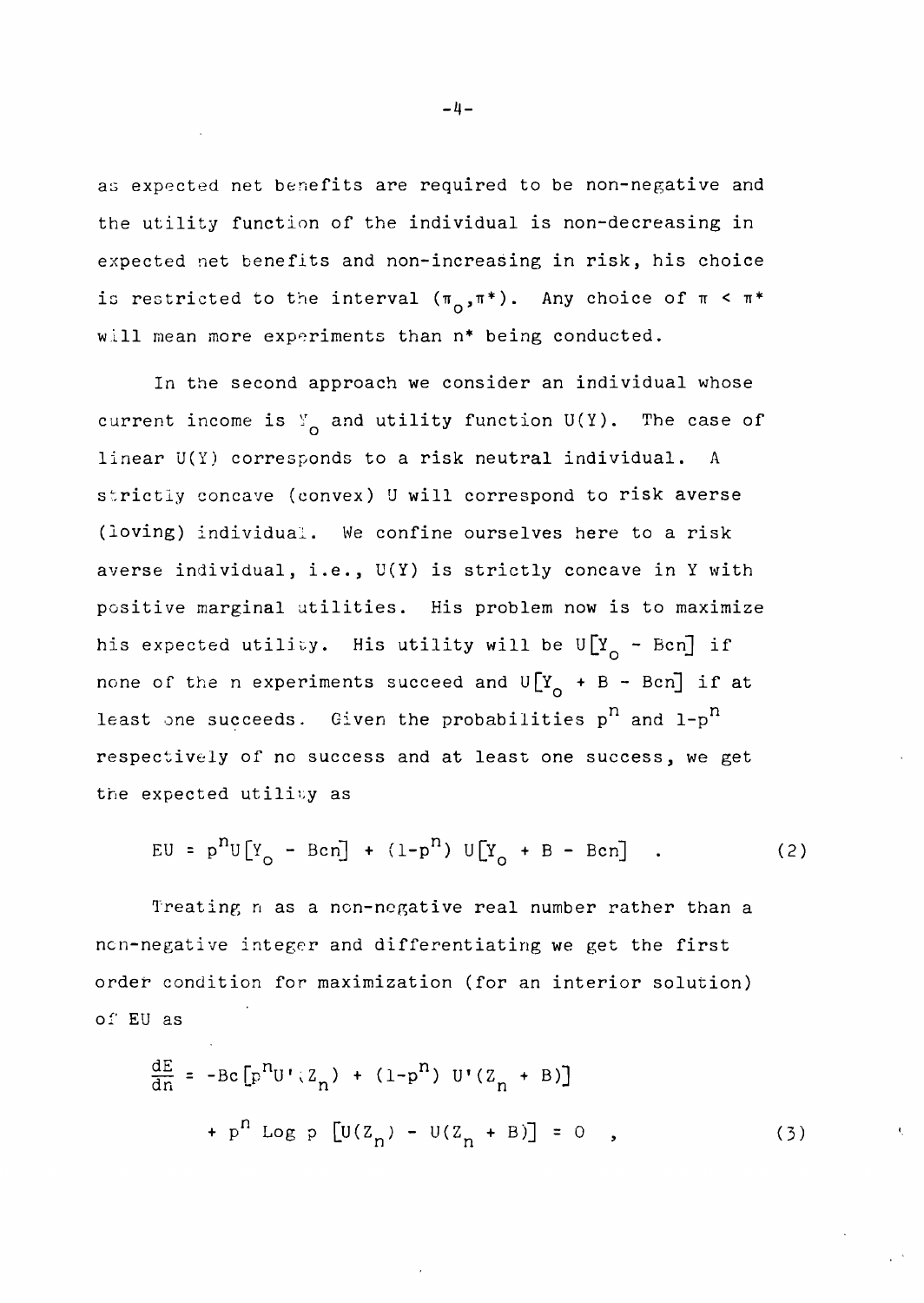where  $2_n = Y_0$  - Bcn. It can be varified that  $\frac{d^2E}{dx^2}$  < 0 when  $\frac{dE}{dn}$  = 0 so that we do indeed get a maximizing (in fact unique) solution with optimum n > 0 provided  $\frac{dE}{dn}$  > 0 at n = 0. This will hold as long as -Log p > c  $\left[\frac{BU'(Y_0)}{U(Y_0 + B) - U(Y_0)}\right]$  > c.

Defining the failure probability  $p^n$  corresponding to the solution for n from the above equation as  $\pi^{**}$  and recalling that the expected net benefit maximizing failure probability  $\pi^*$ equals  $\frac{c}{-L \cos n}$  we get on re-arranging  $\frac{dE}{dn}$  = 0

$$
\pi^{**} = \pi^{*} \left[ \frac{BU^{*}(Z_{n} + B)}{\{U(Z_{n} + B) - U(Z_{n})\} - B\pi^{*}(U^{*}(Z_{n}) - U^{*}(Z_{n} + B))} \right] . \quad (4)
$$

Unfortunately,  $\frac{1}{2}$  even with the assumption of concavity of U, it is not possible in general to conclude anything about the relative magnitudes of  $\pi^{**}$  and  $\pi^*$ . However, the expectation that a risk averter will, in his optimum, choose a larger number of experiments (i.e., lower  $\pi^{**}$ ) than the number  $n^*$  (and failure probability  $\pi^*$ ) chosen by a risk neutral individual, is borne out if a quadratic approximation of  $U(Z_n + B)$  at  $Z_n$  is good enough. In other words let

$$
U(Z_n + B) \sim U(Z_n) + BU'(Z_n) + \frac{B^2}{2} U''(Z_n)
$$
  
  $U'(Z_n + B) \sim U'(Z_n) + BU''(Z_n)$ .

 $\frac{1}{B}$  / By assuming an exponential utility function Jean-Pierre Ponssard is able to show that  $\pi^{**} < \pi^*$ . See Ponssard  $[2]$ .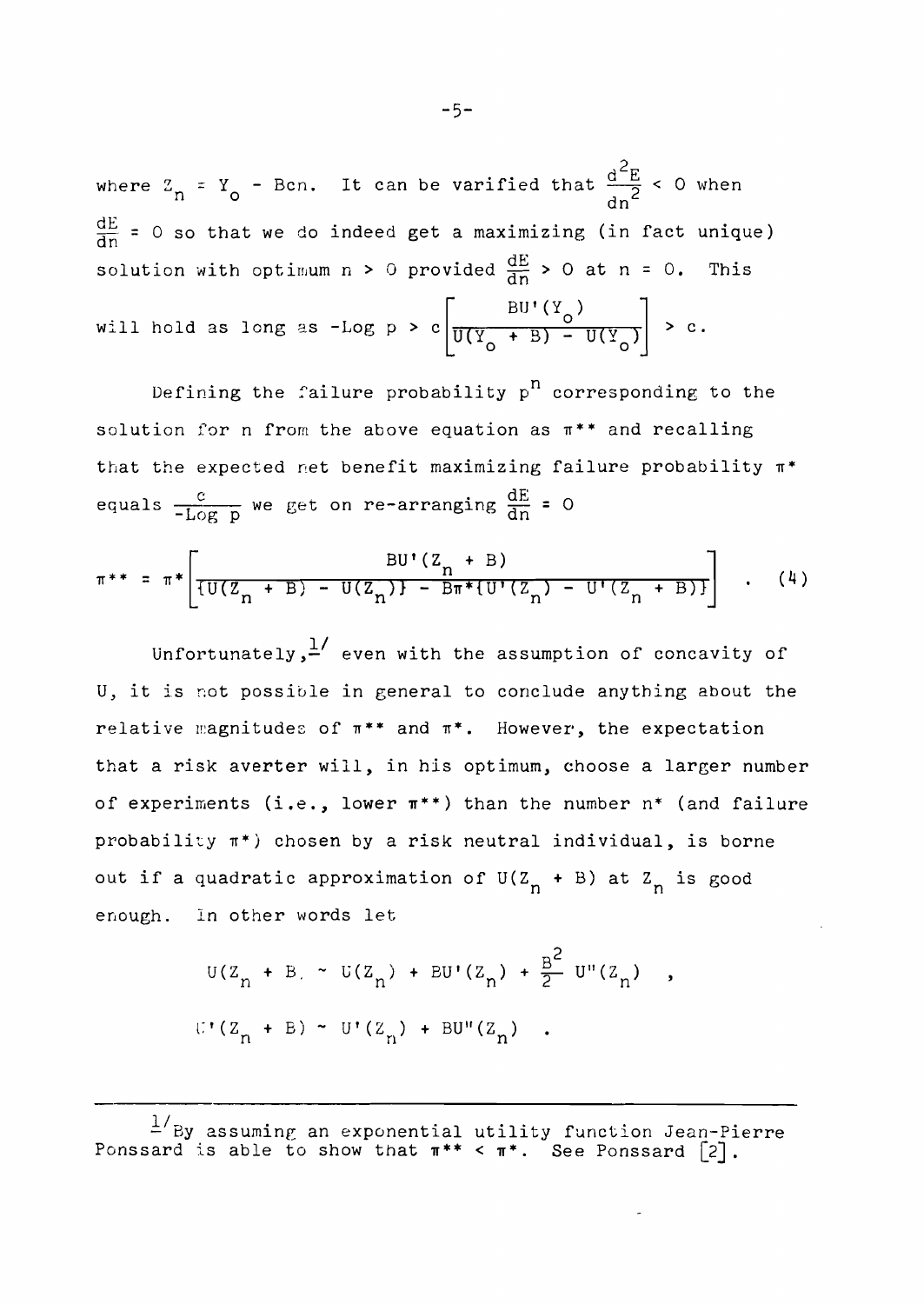Ther.

$$
\pi^{**} \sim \pi^* \left[ \frac{U'(Z_n) + BU''(Z_n)}{U'(Z_n) + BU''(Z_n) + BU''(Z_n)(\pi^* - 0.5)} \right] \quad . \tag{5}
$$

Under the reasonable assumption that  $\pi^*$  < 0.5, we see that  $\pi^{**}$  <  $\pi^*$  or the risk averter will pursue more lines of research than a risk neutral individual.

We can go a little further without making further assumptions about U. We noted earlier that a risk neutral individual will undertake experimentation if and only if  $\infty$  > -Log p > c whereas for a risk averse individual these inequalities turn out to be  $\infty$  > -Log p > c  $\left\{\frac{BU'(Y_0)}{U(Y_0 + B) - U(Y_0)}\right\}$  > c. Thus if  $c \left\{ \frac{BU'(Y_0)}{U(Y_0 + B) - U(Y_0)} \right\}$  > -Log p > c, while a risk neutral individual will undertake some experiments, the risk averse one will not. Thus, for values of p close to its upper bound e<sup>-c</sup>, the risk averter will conduct fewer experiments than the risk neutral individual.

Now as p tends to its lower bound namely zero, the optimum number of experiments chosen by both types of individuals tends to zero as is to be expected since with p close to zero the probability of success of a single experiment is close to 1. We have established this result for the risk neutral case already. For the case of risk avert individual, let us first note that his choice of  $\pi$  for any given p is restricted to  $(\pi_{0},1)$  where  $\pi_{0}$  is that value of  $\pi$  < 1 which yields

 $-6-$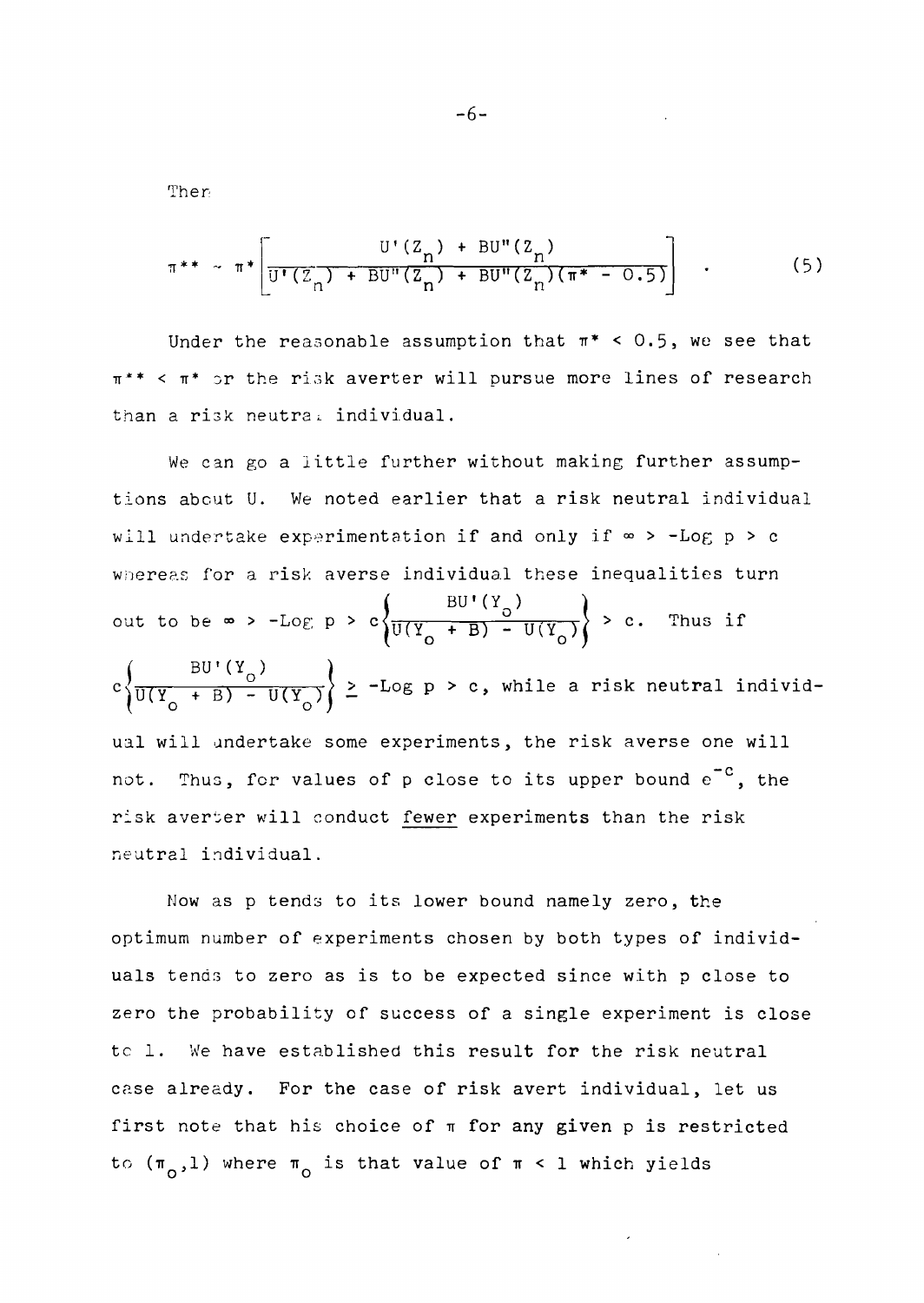EU =  $U(Y_0)$ , i.e., his choice of  $\pi$  (and hence the number of experiments n since  $\pi = p^n$ ) should make him no worse off as compared to <sup>a</sup> situation in which he conducts no experiments and continues to enjoy his income of  $Y^o$ . Given that p is less than  $e^{-c}$ , it can be easily shown that a unique  $\pi_{\overline{O}}$  less than unity yields  $EU = U(Y_0)$ .

Now

$$
\frac{\partial EU}{\partial p} = p^{n} \text{Log } p \left[ U(Y_{o} - \text{Ben}) - U(Y_{o} + B - \text{Ben}) \right] > 0
$$

Hence as p decreases to zero,  $\pi_{\overline{O}}$  increases to l. This implies that  $\pi^{**}$  which lies between  $\pi_{\alpha}$  and 1 tends to 1 as <sup>p</sup> tends to zero or the optimal number of experiments n\*\* tends to zero as <sup>p</sup> tends to zero.

Now from (4) we know

$$
\frac{\pi^{**}}{\pi^{*}} = \frac{1}{\sqrt{U(Z_{n} + B) - U(Z_{n})}} - \pi^{*}\sqrt{\frac{U'(Z_{n})}{U'(Z_{n} + B)} - 1}
$$

Given strict concavity U,  $\frac{U(Z_n + B) - U(Z_n)}{U'(Z + B)}$  $\frac{n}{U'(\mathbb{Z}_p + B)}$  > B. As  $p \rightarrow 0$ ,

 $\pi^* = \frac{-c}{\log p} \rightarrow 0$ .  $U^{\dagger} (Z_{\perp})$ Hence, provided  $\frac{P(n)}{W(n+1)}$  is bounded above, n

 $\frac{\pi^{*}}{\pi^{*}}$  < 1 for values of p close to zero. Thus, for values of p close to zero, the optimal number of experiments conducted by a risk averter will be larger than the number conducted by a risk neutral individual.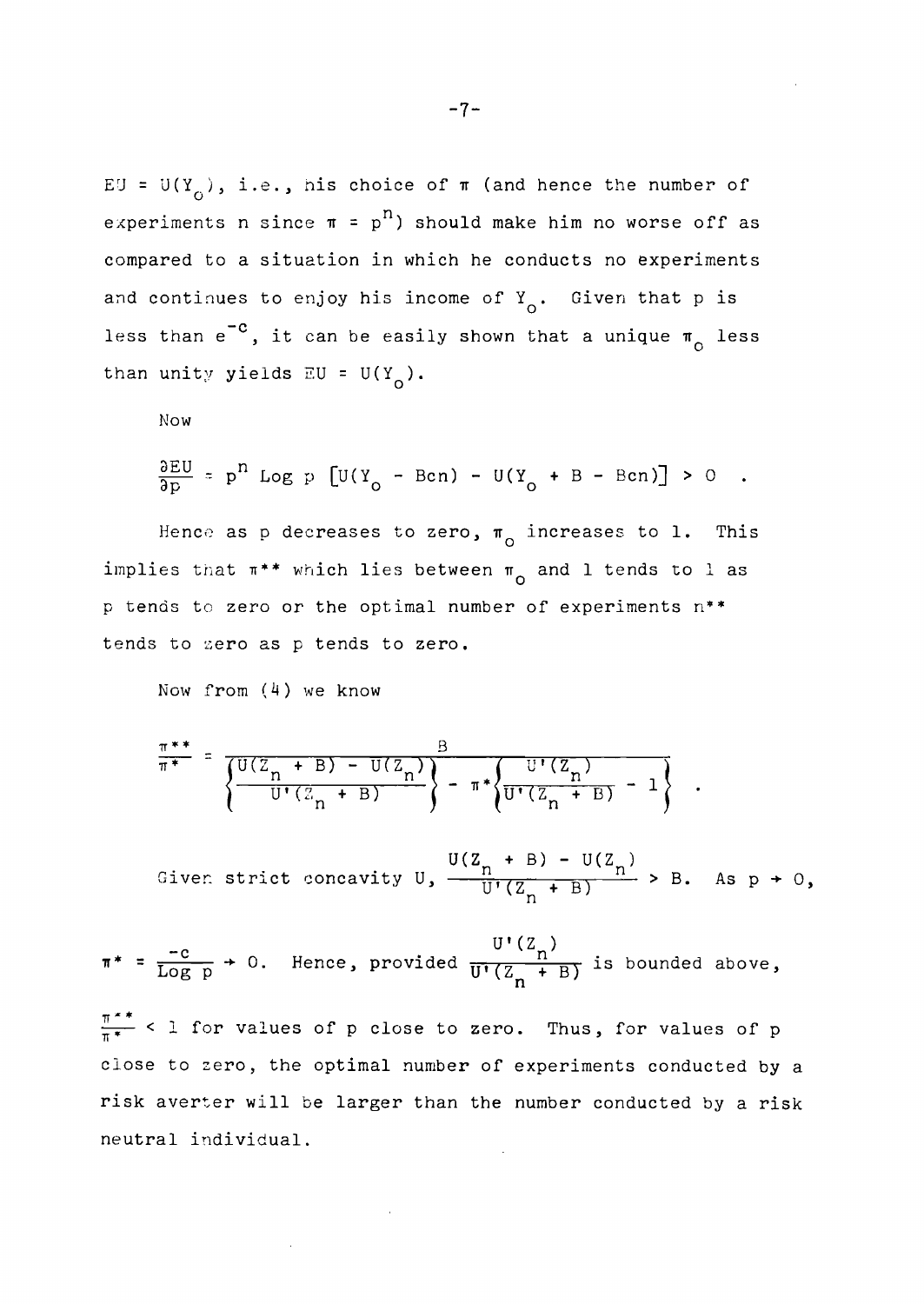The Manne-Marchetti model assumes that the failure probaoility of each line of research was the same and independent of others. It is perhaps more realistic to assume that there is some ordering of possible lines of research according to their (researcher'3) sUbjective probability of success. Thus if n experiments are to be performed, then the first n experiments in the ordered set of possible experiments will be chosen. Let us maintain the independence assumption and postulate that the probability of failure of the  $k^{th}$  experiments in the ordered set is

$$
p_k = 1 - (1-p)(1-\alpha)^{k-1}
$$
,  $k = 1,2,...$ 

where  $0 < p < 1$  and  $0 < \alpha < 1$ . With the independence assumption, the probability of none of the experiments succeeding when n experiments are performed is

$$
\pi_n = \prod_{k=1}^n p_k
$$

It is easily seen that  $\alpha = 0$  corresponds to the Manne-Marchetti model. As can be varified Lim  $p_{k}$  = 1 while Lim  $\pi_{n}$  = 0  $k \rightarrow \infty$  k  $n \rightarrow \infty$  n so that the probability of at least one experiment succeeding can be made arbitrarily close to 1 by choosing a sufficiently large n.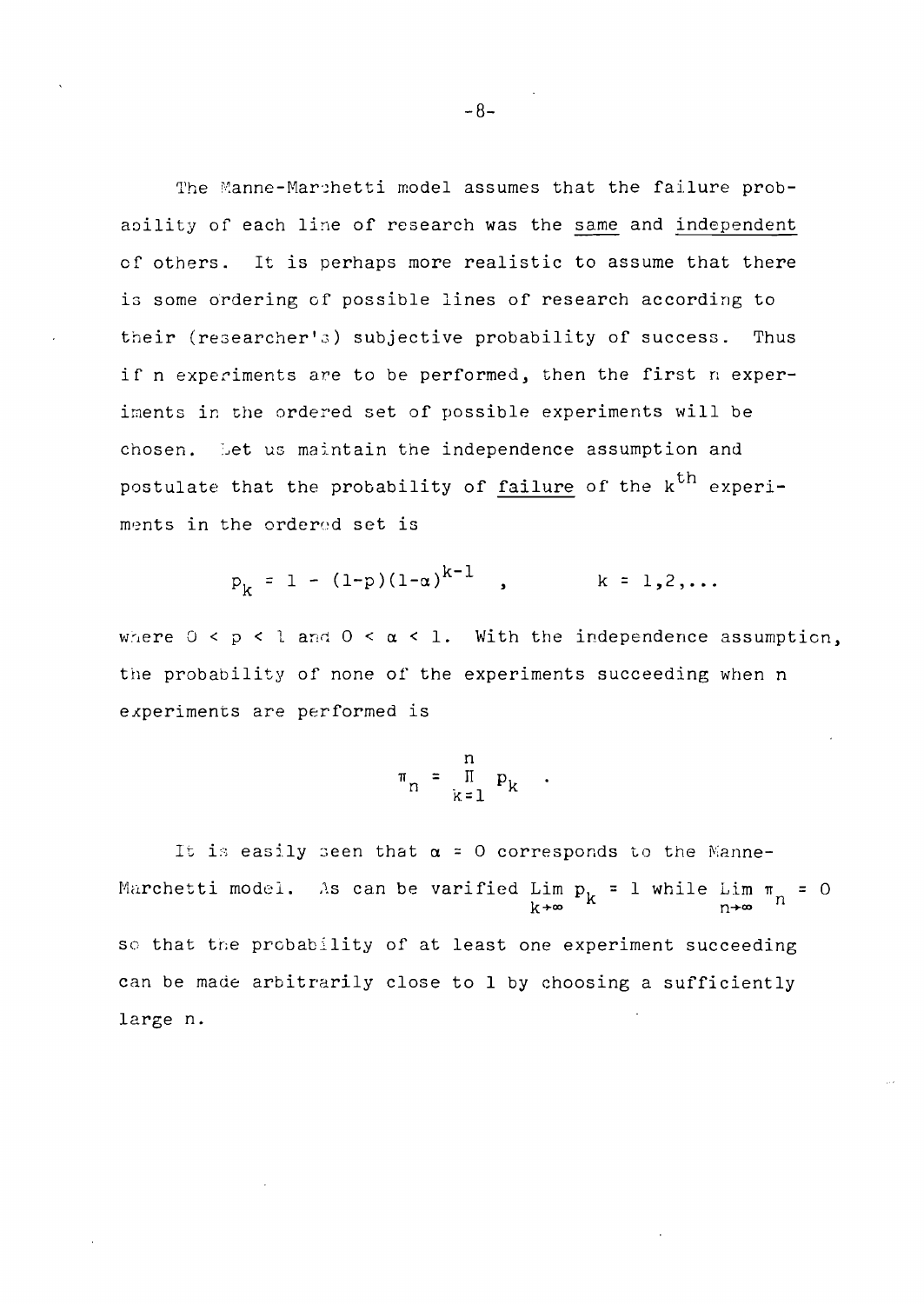To keep matters simple let us confine ourselves to the case of <sup>a</sup> risk-neutral researcher. If cost per experiment is a constant proportion c of benefits B then he maximizes expected net benefits as given by

$$
H(n) = B[1 - \pi_n - cn]
$$
 (6)

Now

$$
H(n+1) - H(n) = B[\pi_n - \pi_{n+1} - c],
$$
  
 $\pi_n - \pi_{n+1} = \pi_n(1-p_{n+1}) = \pi_n(1-p)(1-\alpha)^n$  (7)

Since  $\pi_n$  and  $(1-\alpha)^n$  decrease as n increases,  $H(n+1) - H(n)$ is <sup>a</sup> decreasing function of n. It is clear that for the optimal number of experiments to be at least one,  $H(1) > 0$ , that is <sup>c</sup> <sup>&</sup>lt; l-p, <sup>3</sup> conditicn identical to <sup>a</sup> similar condition in the Manne-Marchetti model. Assuming this to hold, the optimal number of experiments is given by  $\hat{n}$  where

$$
H(\hat{n}) - H(\hat{n}-1) \geq 0 \tag{8}
$$

and

$$
H(\hat{n}+1) - H(\hat{n}) < 0 \quad . \tag{9}
$$

It is easily seen that  $\hat{n}$  is approximately the solution of

$$
H(n) - H(n-1) = 0
$$
 (10)

or

$$
\pi_{(\hat{n}-1)}(1-p)(1-\alpha)^{\hat{n}-1} = c \qquad (11)
$$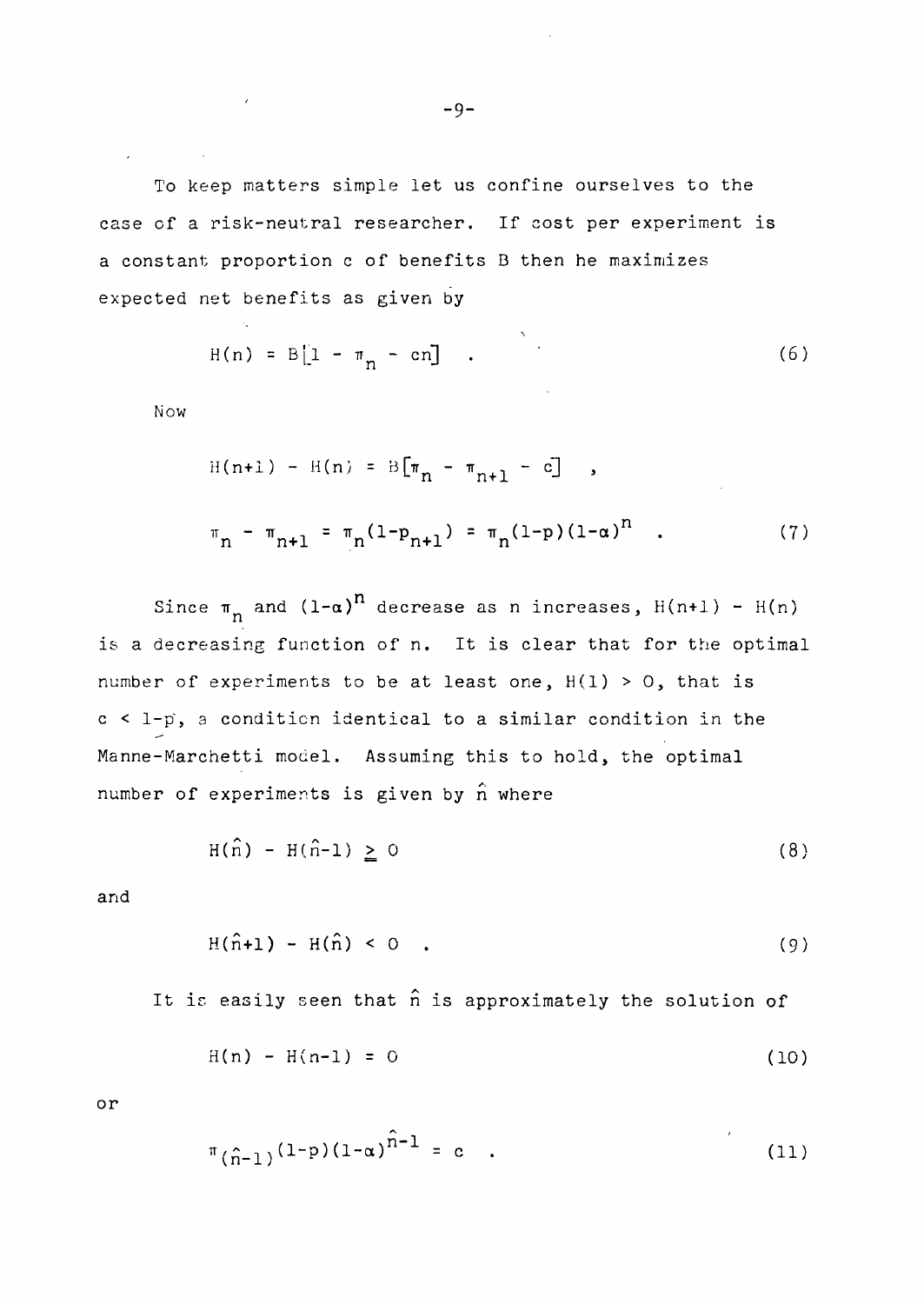We remarked earlier that  $\alpha = 0$  corresponds to the Manne-Marchetti model. The effect of positive  $\alpha$  on  $\hat{n}$  is easily seen. For, an increase in  $\alpha$  decreases both  $(1-\alpha)^n$  and  $\pi_n$  for any given n. As such  $\hat{n}$ , the solution of  $\pi_{\hat{n}-1}(1-p)(1-\alpha)^{\hat{n}-1} = c$ must decrease as  $\alpha$  increases. This is to be expected since with an increase in  $\alpha$ , the failure probability of every experiment other than the first in the ordered set is increased.